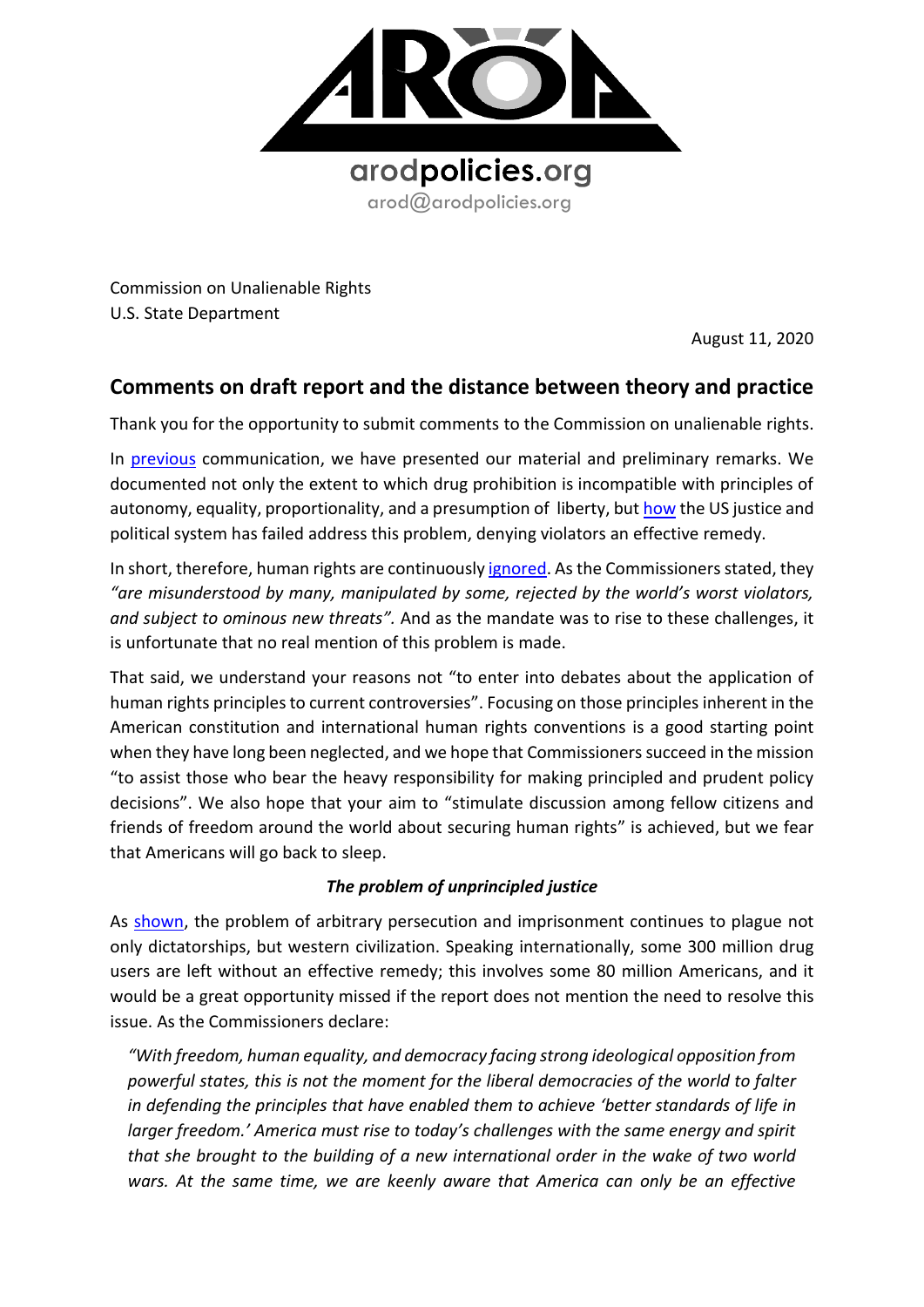

*advocate for human rights abroad if she demonstrates her commitment to those same rights at home. The credibility of U.S. advocacy for human rights abroad depends on the nation's vigilance in assuring that all its own citizens enjoy the full range of fundamental human rights. With the eyes of the world upon her, America must show the same honest self-examination and efforts at improvement that she expects of others."*

As [not](https://knowmadinstitut.org/2019/06/book-presentation-constitutional-challenges-to-the-drug-law-a-case-study/)ed, this is empirically not the case. Evidence suggests that the US government has failed its drug using population more than any other nation. The commission only confirms the gulf that exists between theory and practice in this area of policy—and so, in grounding advice in "both the distinctive rights tradition of the United States and the principles of the Universal Declaration", you have elevated the moral ground of reform activists against those committed to regimes of prohibition.

As observed, it is categorically untrue that "since its ratification almost 250 years ago, the Constitution continues to secure the rights that enable the American people to address enduring controversies about how to assess new rights claims, and how to manage tensions among and competing interpretations of existing rights that mark a free and self-governing people". Our organization has done a [case study](https://8c75b10d-e0b1-4d25-99ed-609c80001c6c.filesusr.com/ugd/a479b9_27c6a15fa27745cc89d6280133087a0b.pdf) which documents how the US justice system has mishandled constitutional challenges to the drug law. You have received this information, and as the US Justice Department continues to disregard evidence that drug policy is based on totalitarian premises—and that every constitutional challenge has [failed](https://8c75b10d-e0b1-4d25-99ed-609c80001c6c.filesusr.com/ugd/a479b9_98a77d1d408c4130980f3b8900bba61f.pdf) due to systemic errors—it is more important than ever that America provides her persecuted with an effective remedy.

This is key to any covenant on human rights. As it stands, therefore, the authority of state is in serious jeopardy and the system must recognize evidence detailing the extent to which drug prohibition is incompatible with basic principles of law. The legitimacy of the state depends upon no less and the US government, to resolve this matter, must support the creation of independent, impartial, and competent tribunals, both nationally and internationally.

This is what it takes to be serious about human rights. This is the duty of public officials.

You also know that the preamble of the ICCPR puts responsibility on the individual to strive for the promotion and observance of the rights recognized. Hence, if serious about the rule of law, Commissioners should recommend a greater recalibration of law, one that ensures the success of their mandate.

## *Crisis of Civilization and rebuilding*

Indeed, ours is a crisis of civilization. There are more people imprisoned than at any point in history and the increasing polarity is a sign that the old system is giving way. Issues of drug policy may appear entirely unrelated, but if we look at America, where the left/right paradigm is tearing society apart, the current tension could have been avoided if *only one* of the constitutiona[l challenges](https://knowmadinstitut.org/2019/06/book-presentation-constitutional-challenges-to-the-drug-law-a-case-study/) to the drug law had been handled correctly. Rather than maintaining criminal policies that are principally unsound, then, Americans could have dealt with the cognitive dissonance that comes with prohibitionist regimes. They could have recalibrated